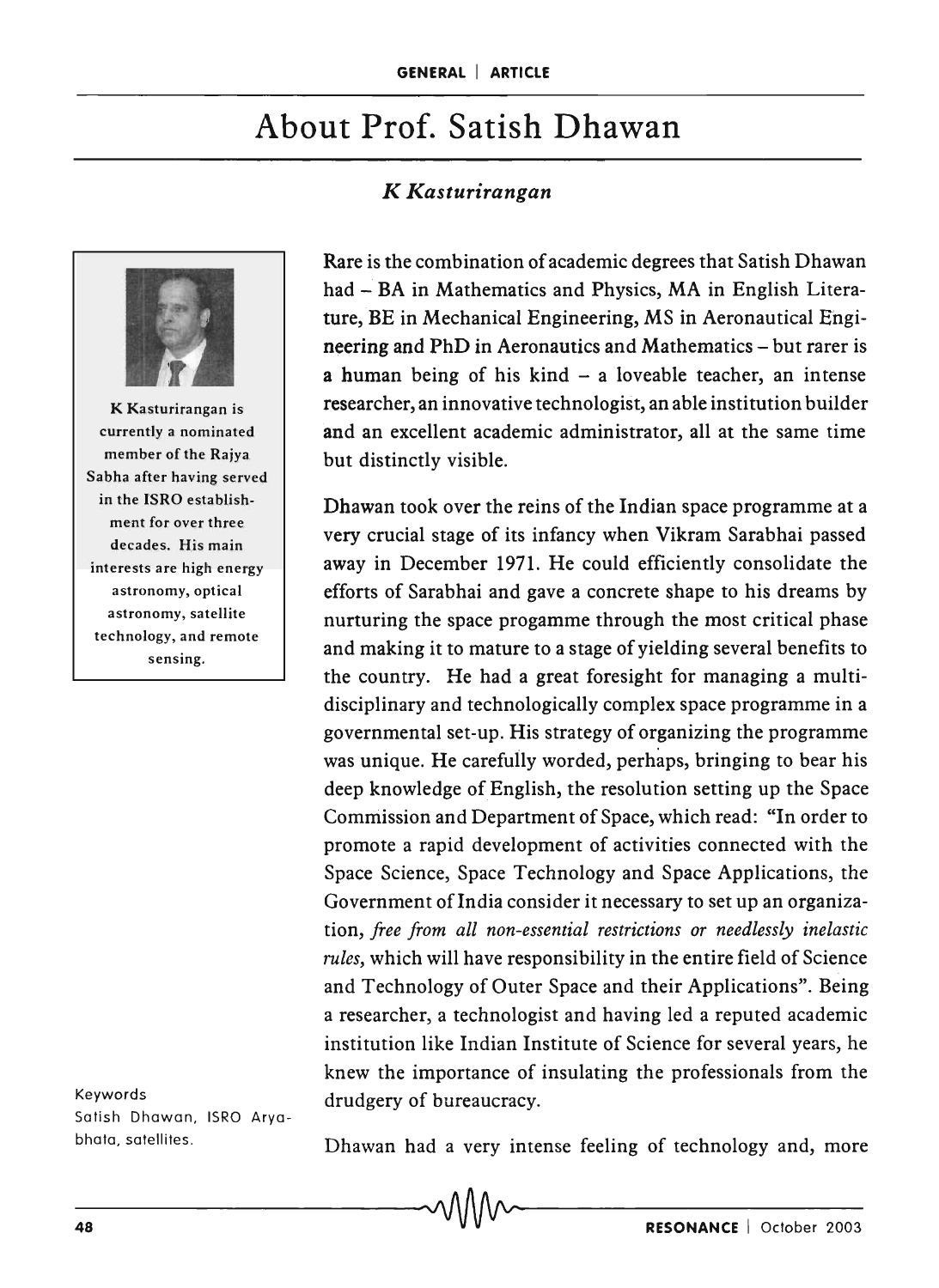significantly, an exceptional depth of understanding of its relation with the society. His concern was to make space technologies like remote sensing and communication relevant to the society. He knew that if this had to become a reality, he had to institutionalise their implementation. He created the INSAT Coordination Committee, a unique inter-ministerial forum with participation of end users like the Department ofTelecommunication, Information and Broadcasting, Department of Science and Technology for evolving and implementing the INSAT system. By the time INSAT system was commissioned in 1983, the users had been prepared to use the system that brought a revolution in communication, broadcasting and meteorological services in India. He created the National Natural Resources Management System (NNRMS) and a Planning Committee of NNRMS under the Chairmanship of Member, Science, Planning Commission, to evolve and implement Indian Remote Sensing (IRS) satellite system and its application to various fields. He did not over look space science, which was always dear to his heart. He made sure that the space capability and space science go together by setting up an Advisory Committee on Space Sciences (ADCOS) with multi-institutional participation.

If the Indian space programme has great relevance to the country today and its sustainability no more in doubt, it is because of the close interfaces that he established with the users. It was a Herculean task, which only he could achieve, considering that he had to deal with a large and complex country, bring an awareness among an even more complex governmental system and a bureaucracy managed by those who are not necessarily technically oriented and, ultimately, integrate the space system into the conventional systems. It is easy to say that space can provide communication and timely information on resources, but it was Dhawan who addressed the questions like who will use it and how they will use it and how it will reach the society at the grassroots.

Dhawan was a person who could think well ahead. It was his strategic decision that kept the Headquarters of Indian space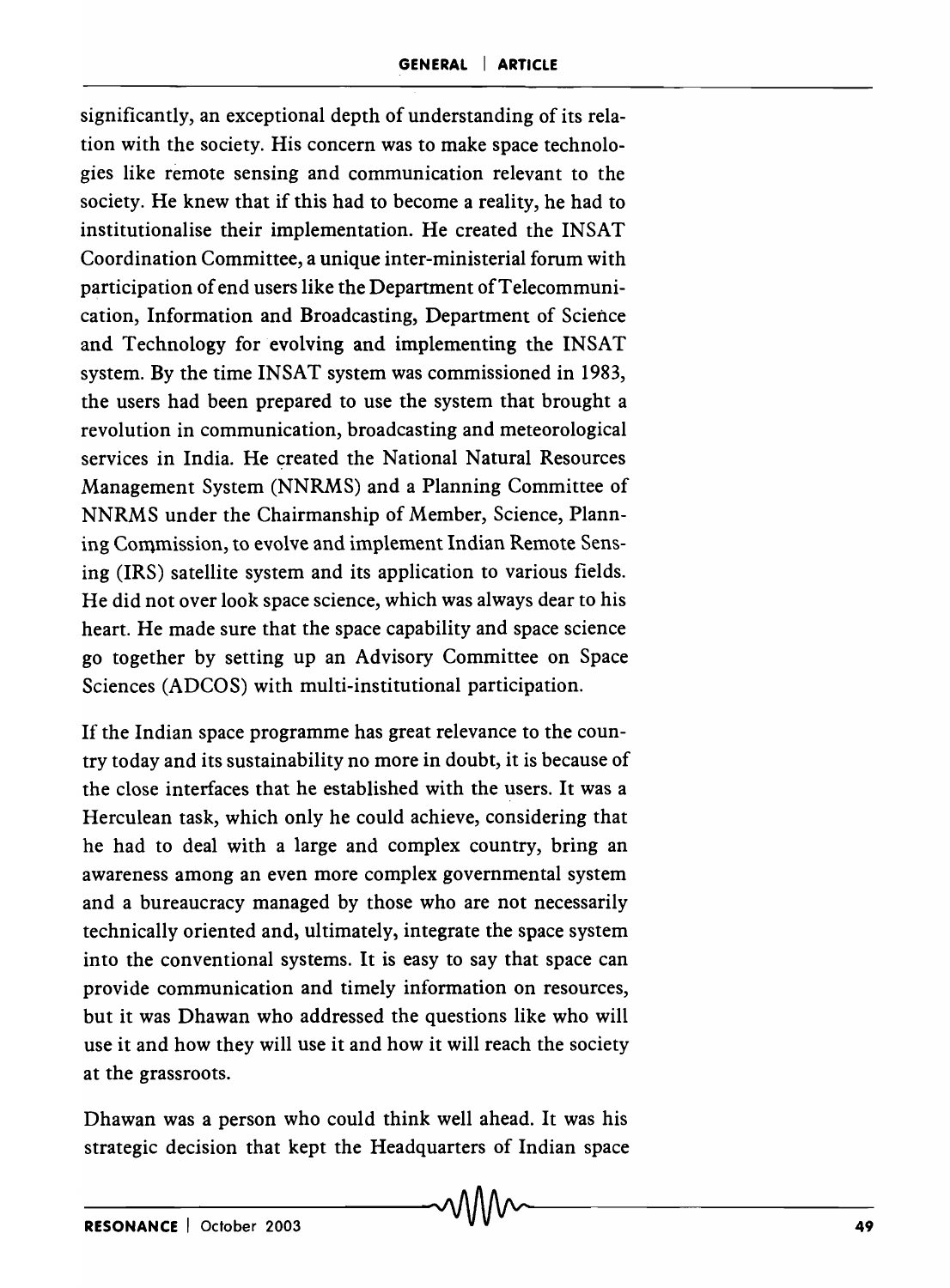programme in Bangalore, not because he wanted to run the space programme even as he continued his academic administrator's role as Director of the Indian Institute of Science but because he knew that Bangalore had several advantages. The city could accelerate satellite building activities, which had just been taken up, using the institutions like IISc, National Aeronautical Laboratories (now called National Aerospace Laboratories) and industries like Hindustan Aeronautics and Bharath Electronics. Besides its salubrious climate that facilitated the fabrication of satellite systems, the academic, industrial and research ambience of the city were decidedly advantageous.

Personally, I came in contact with Dhawan when the project to develop the first Indian satellite, Aryabhata, was initiated. I was fortunate to work with him very closely and learn from him the nuances of space programme management, which has brought to bear in my leading the programme later for nearly a decade. When we started the Aryabhata project, with U R Rao as the Project Director, there was no time to put up buildings and other infrastructure and, in order to meet the international commitment of readying the satellite in time for launch on board the Soviet Union's Inter Cosmos rocket, we selected a few industrial sheds in Peenya, on the outskirts of Bangalore to design, develop and test the satellite. It is interesting to recall the events that preceded the approval of the Aryabhata project itself. When the offer came from the erstwhile USSR for launching an Indian satellite, the then Prime Minister, Smt Indira Gandhi, wanted the decision on accepting the offer within 48 hours and also the details of the terms and budget outlay. We worked through the night to come out with a budget figure Rs. 50-60 lakh that looked ridiculously low. We decided to multiply all our estimates by 6 and the total outlay came to a respectable Rs. 3 Crore. M G K Menon, who was leading the Space Programme temporarily at that time, submitted the same to the Prime Minister. After Dhawan took over as Chairman, ISRO, he asked us about the logic behind the budget figures and he even asked how we decided to multiply the estimates by 6 and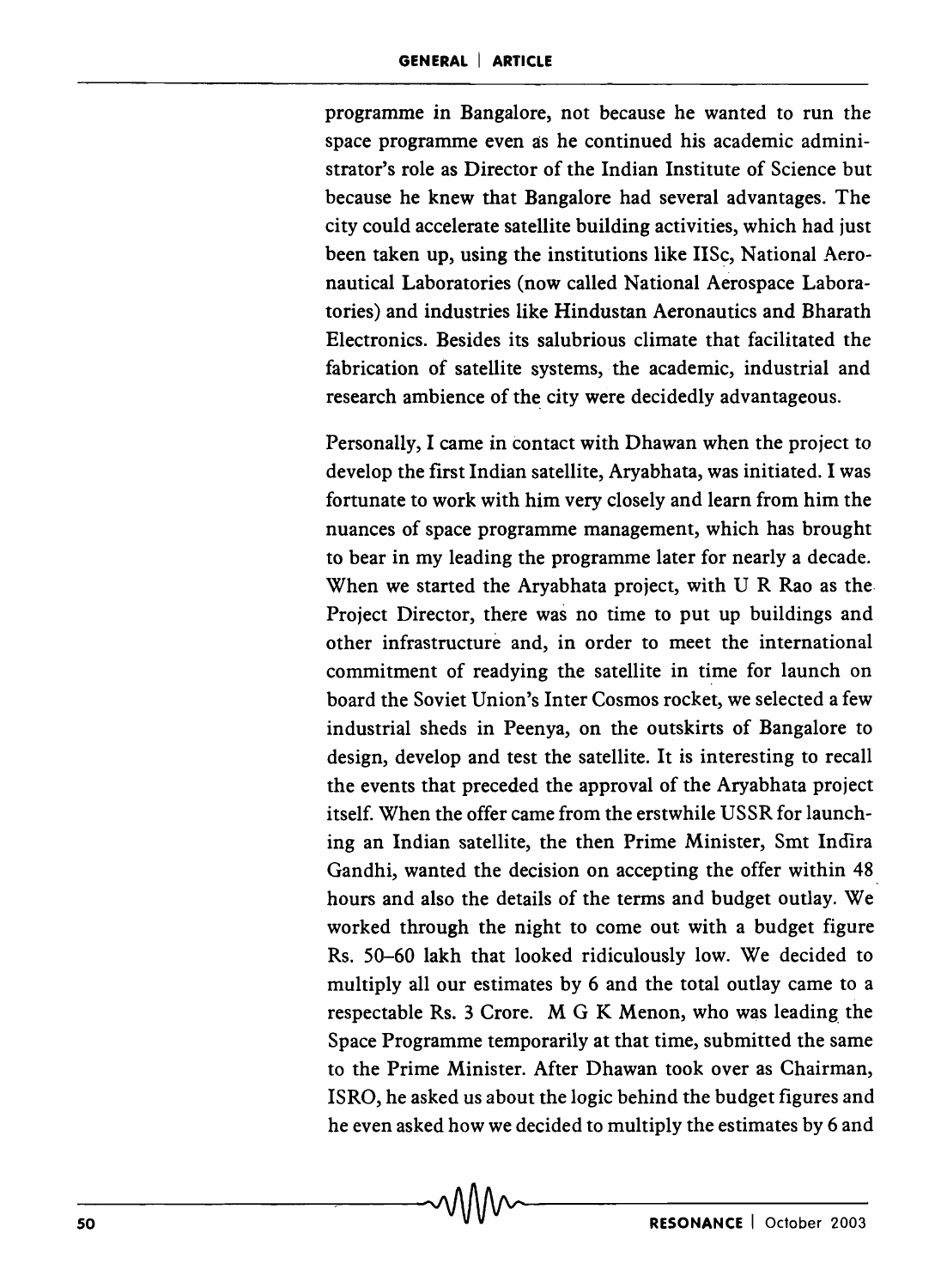not any other number! He would not let anything unanswered and would convince himself before decisions were taken.

Being the first major space project of India with an international commitment, Dhawan decided to be the Chairman of the Aryabhata Project Management Board, the only project board for which he was the Chairman. He always believed that he should not be directly in charge of major activities himself but make sure that works and responsibilities are delegated. As secretary to Aryabhata Project Board, I can vividly recall the meticulous way in which he looked at the issues - technical, programmatic, financial, schedule or infrastructure - and the follow-up actions. He was deeply concerned about the success of Aryabhata because, as he told several of his close colleagues, it was the first opportunity for India to prove that it could build a space system and if it failed, the credibility would be lost. I used to admire the way he conducted the meetings meticulously every three months, coming to the Peenya sheds with other members like Brahm Prakash. He would not only check the technical details but also, as a true English Professor, look at the language - every comma, hyphen and semicolon. Once I had written a paragraph on our assessment of a technical issue and concluded that there was no problem on that issue. He had remarked in his own beautiful handwriting against this paragraph "there is no problem? - I am worried". As a technical administrator, he could not believe that there could be no issues in a project that was being executed for the first time in the country.

After the successful experimental project, Aryabhata, it was Dhawan's initiative to proceed directly to an application-orien ted experiment, the Bhaskara-l project. Bhaskara-l had to be of low cost of about Rs 4-5 Crore, technologically feasible, realisable in 3-4 years and have some meaningful utility. He had more confidence in us than we had in ourselves. He made us realise this project, in time and within the budget. When the satellite's television camera initially had a problem due to suspected high voltage corona, he made us simulate the problem on ground to understand it and decide on the remedy. The work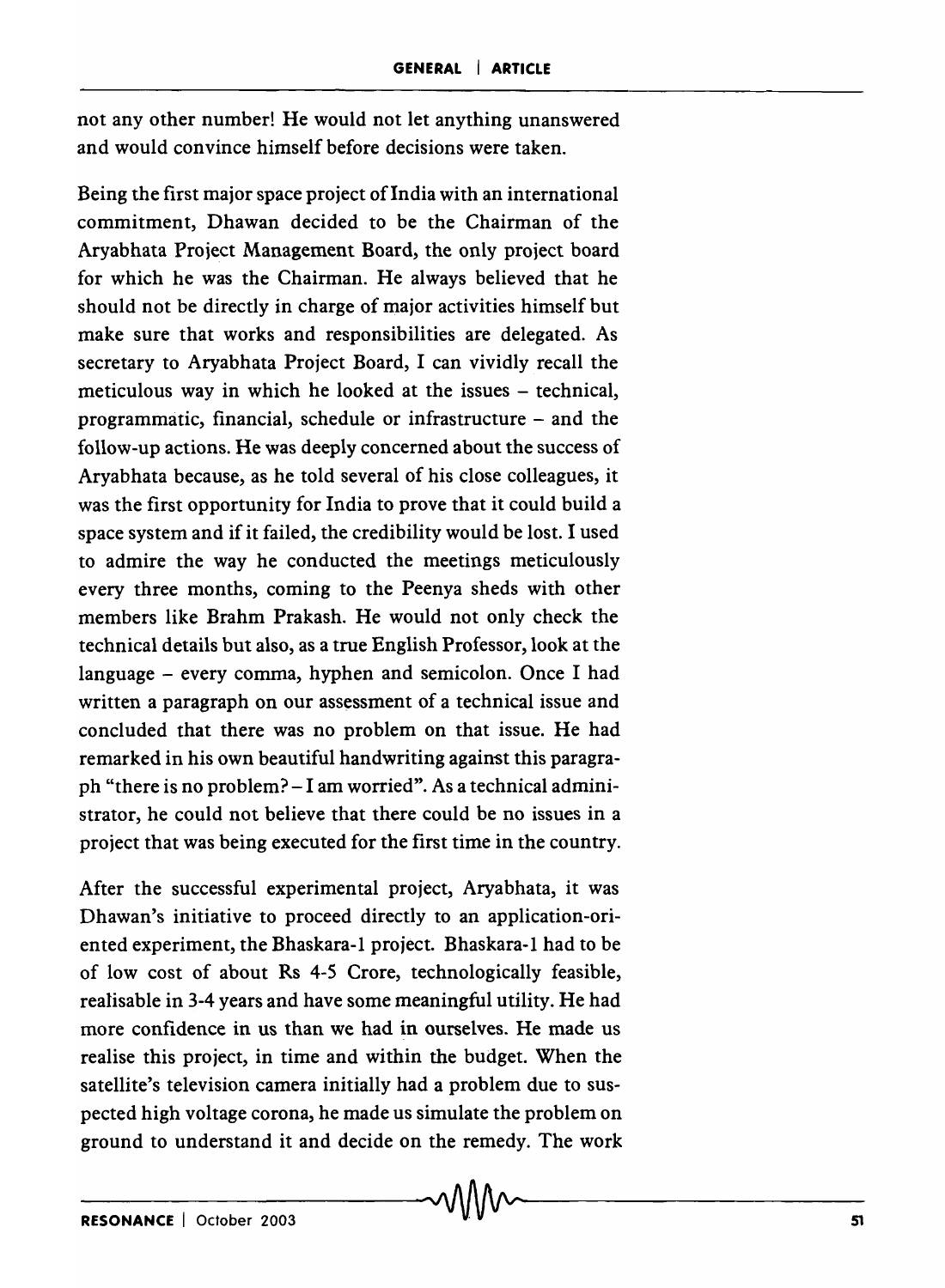involved placing a similar system in the thermo-vac chamber, conducting off-line experiments and modeling. We concluded that there was some trapped gas in the satellite which could possibly escape if we wait for 5 to 6 months. Six months later, the camera was switched on and indeed, it worked and we were thrilled. Dhawan had bet his one-month salary with one of his junior colleagues who was very confident of the camera coming through and Dhawan lost the bet. He promptly handed over his one month's salary to his jubilant colleague. But the amount was unfortunately just one Rupee! Since Dhawan was also the Director of IISc and drawing salary there, he was taking only a token salary of one Rupee from ISRO. Perhaps he was so confident that the camera would work and did not want to stake more than a rupee! Dhawan was "seriously humorous" with his colleagues and this way he used to establish a long lasting personal rapport with them.

It was Dhawan, the original thinker, who decided the final configuration of Polar Satellite Launch Vehicle, PSLV, which is the work horse launch vehicle of ISRO today, with six successful flights so far. It was his judicious decision, based on a combination of factors including technical capabilities, infrastructure, schedule, financial and project management that resulted in the unique solid-liquid-solid-liquid configuration for PSLV. He configured it keeping in view the expertise and aspirations of highly committed and talented people. He was indeed an outstanding techno-economic administrator. When PSLV had its first successful flight in October 1994, he had a sense of satisfaction. But it was only its second success that assured him that PSLV had indeed come of age. He acknowledged this when he gave me a bear hug, which I cannot forget.

Dhawan's foresight came to my notice again when, as Project Director of Indian Remote Sensing satellite, IRS-lA, I was drafting the contract for its launch with the Russians. He made sure that all contingencies that could arise in the following six years, before the satellite's launch, were well thought of in drafting the contract. He jokingly remarked after going through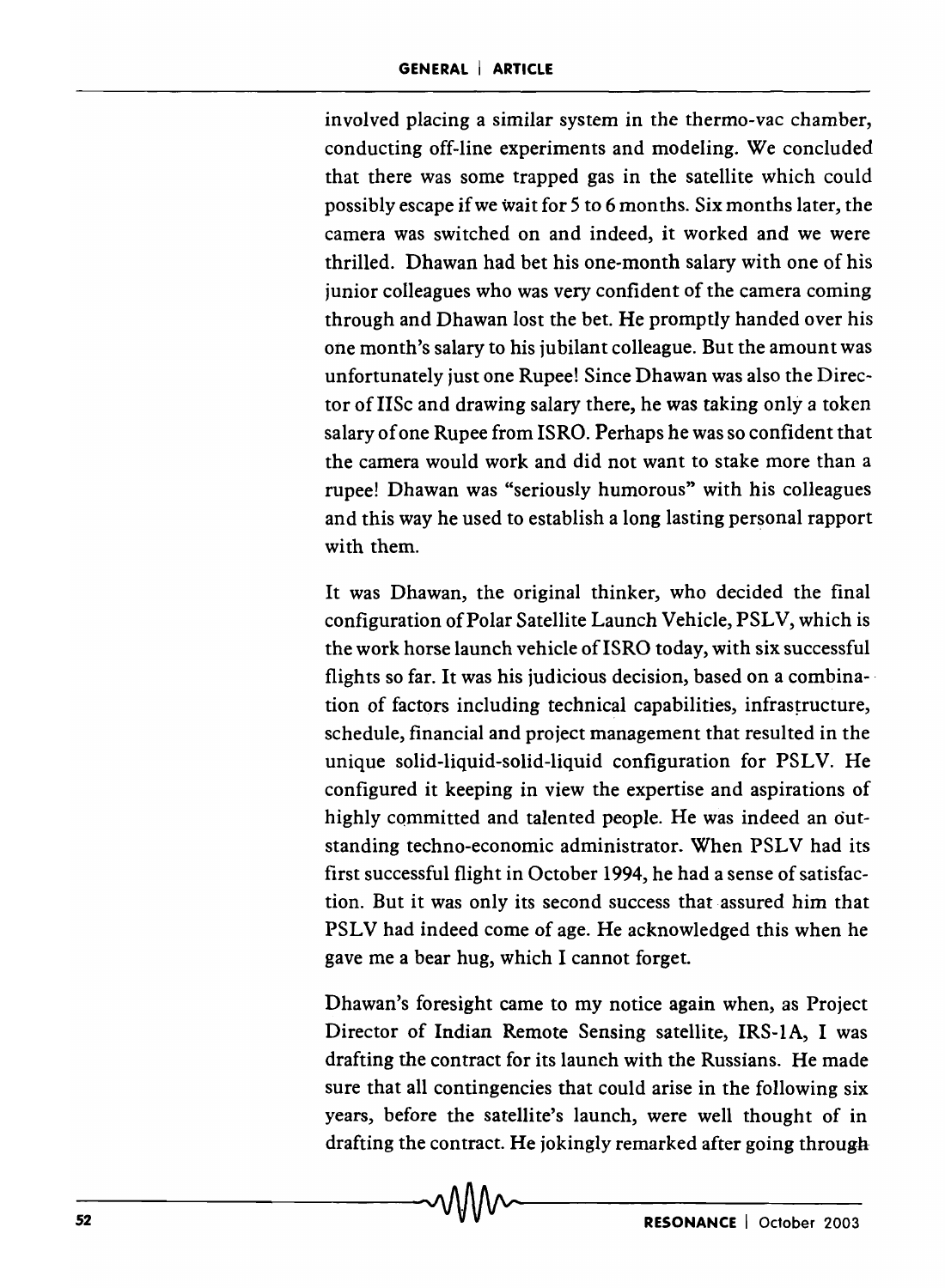the document "I will hold you responsible if you make any changes on it later". It was the first commercial agreement with Russia for launching a satellite and the first to be signed by Dhawan himself.

I had more intense interactions with Dhawan after I took over as chairman of ISRO in October 1994, which exposed me to his concern for the society and his view that space be never used as a technical bonanza but only as a tool to develop the society at the grassroots. He was deeply concerned ahout the lower strata of the society, always trying to see how they could be fruitfully employed even if they are unskilled or illiterate without displacing them or altering their pristine cultural heritage. His view of the impact of technology was very different than many professional technologists, economists, or sociologists. He expressed his views when ISRO took up the task of identifying and delineating 13 types of wastelands in the country using data from Indian remote sensing satellites. These maps are prepared and updated to help reclaim the lands for agricultural and other uses. When I took copies of these maps to Dhawan, he viewed the whole exercise from an entirely different aspect. He said "this is all very good and these maps are very useful to develop this country. But do you know that wastelands in our country are not a waste? There are tribals and others who depend on the produce of these so-called wastelands. If you start water recharging and improve the water availability in these lands to improve the vegetative cover, the whole place may look very promising to prospective developers. Then these tribals will be disturbed and there will be no system to protect them". He even cited the example of aqua-culture, initiated to bring prosperity, which resulted in several traditional fishermen and others along the coast being displaced. Even though they were given some 10,000 rupees each, they did not know how to manage that money and, within months, they frittered it away and were left in the lurch. In a lecture delivered at the Indian Institute of Technology, Chennai in February 1976, Dhawan explained how a technology related to rocket propellant, developed by the Vikram Sarabhai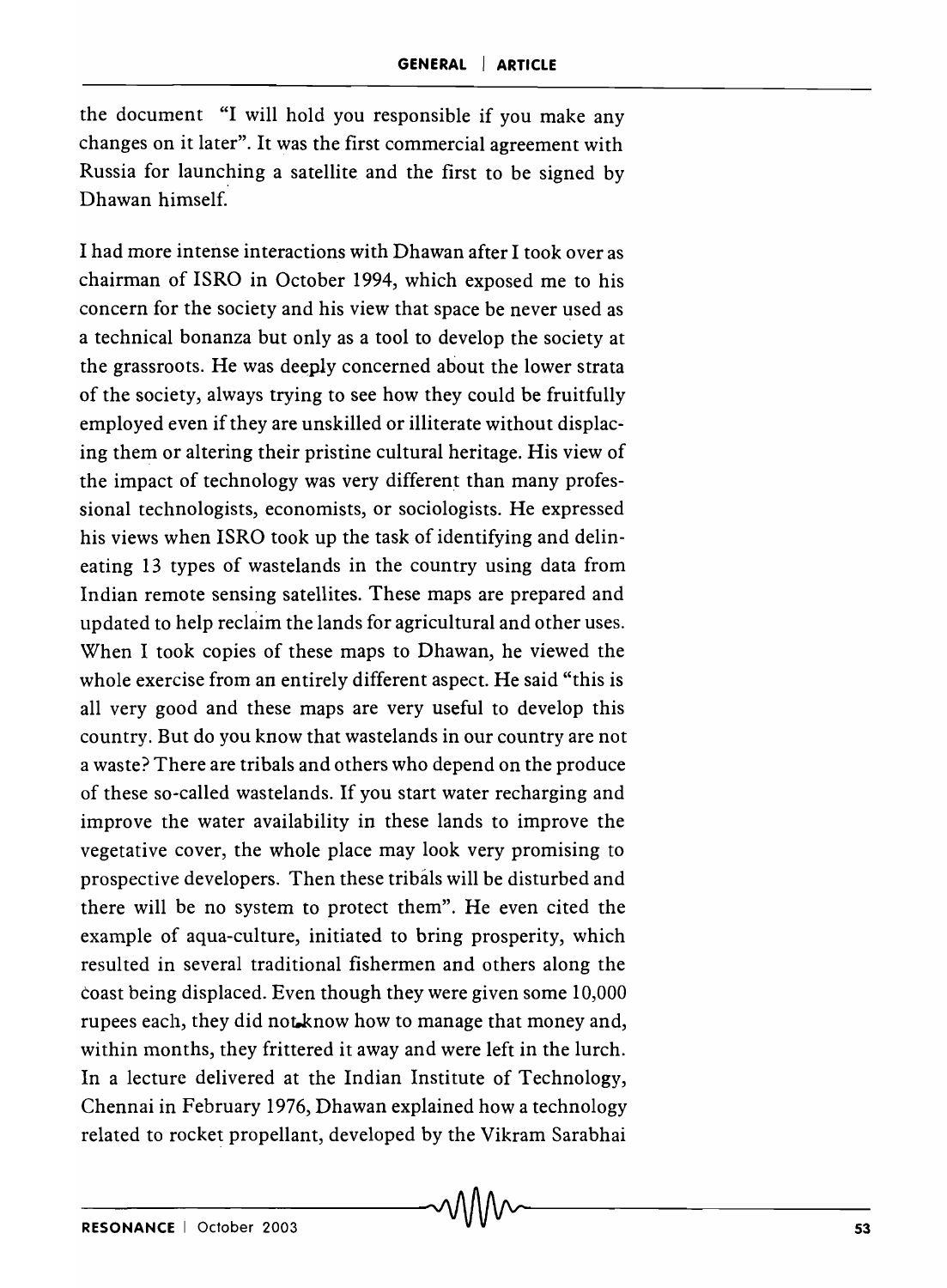Space Centre, Thiruvananthapuram, could trigger developments that could benefit millions of unskilled, illiterate and predominantly tribal population. The technology related to developing polyols using naturally available oil seeds that could lead to production of other petroleum products. The project involved collection of seeds, both cultivated and uncultivated, from Castor, Mahua, Pisa, Neem, etc, de-hulling, transportation to oil extraction centres and transportation of oil. The capital investment estimated was Rs 190 crore and operating cost Rs 461 crore while the value of the product was estimated at Rs 487 crore per year. Further, it would have resulted in about 4 million tonne per year of non-polluting, non-toxic and biodegradable manure that would have significantly enhanced agriculture and food production. Dhawan was peeved when the project was shelved due to economic consideration. He felt that the feasibility study was purely an economic analysis and did not assess the sociological benefit that would have accrued to a million grassroots level population.

While most believe that development and progress means economic prosperity, Dhawan viewed it as that related to the very grassroots leval people of the country and their lives. For him, the impact of information created by even the most sophisticated technology was of no use if it did not address the grassroots realities of the country. His views were revealing and were of great value to keep one's foot on the ground even while being enthusiastic about a new and promising technology.

Dhawan was a keen observer of Nature. He had great admiration and fascination about the phenomena in Nature and always curious to learn from it like a true scientist. His observation of birds' flight resulting in his research into the various aspects of their flight, including painstakingly collected photographs of birds in flight, is indeed an outstanding contribution to the aeronautics field. This is very characteristic of an intense researcher as evident from the lives of scientists like Archimedes who discovered the laws of buoyancy while taking bath or the greatest Briton, Isaac Newton, discovering the laws of gravita-